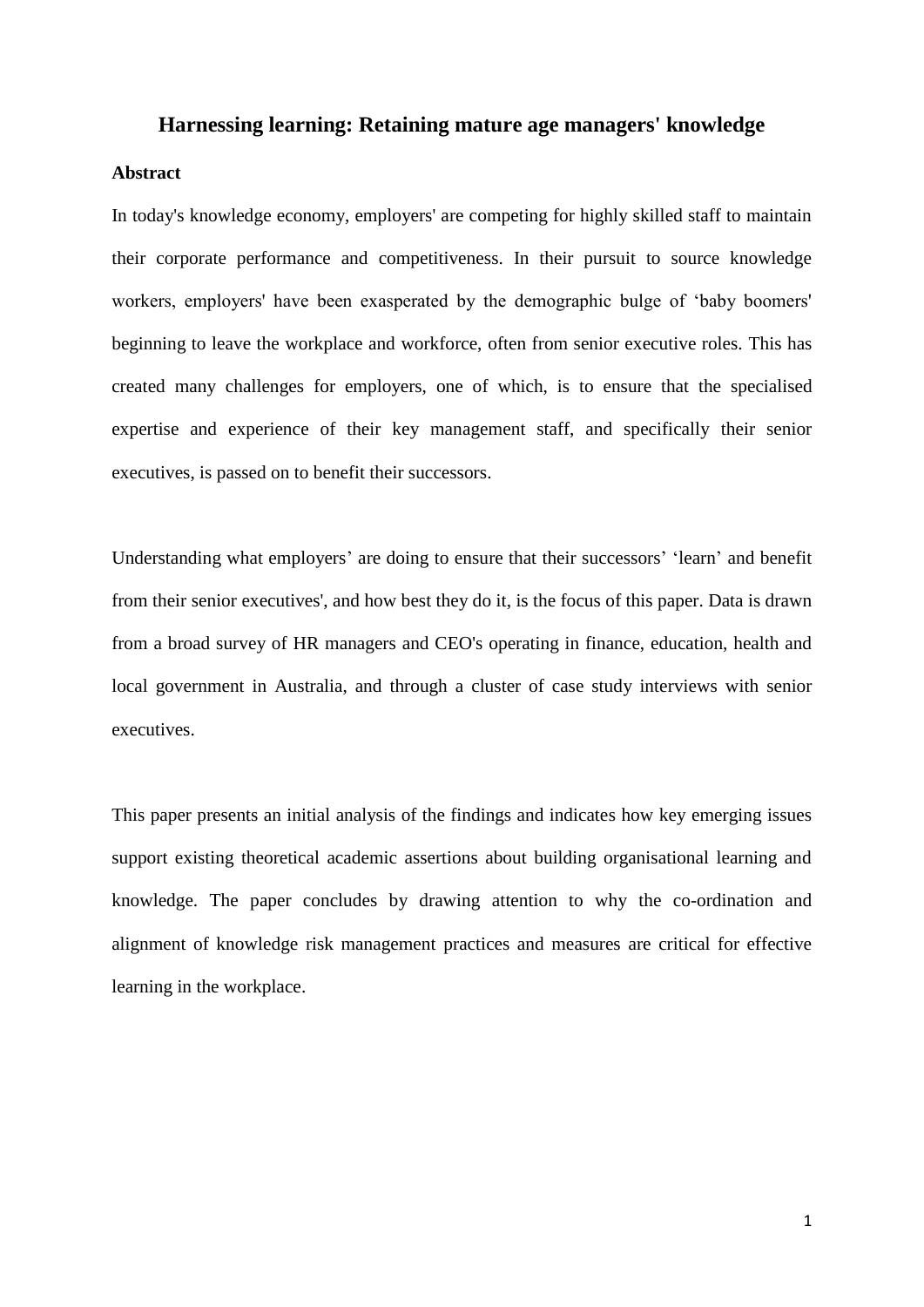#### **Impact of population demography in the workplace**

Although Australia is still a young country, its population is ageing at a faster rate than the rest of the general population (Davey, 2003). See Fig 1. And, whilst it is clear that this demographic phenomenon represents for the first time in Australian history, a fundamental shift in the age structure of the total population, the reality is that it could leave a widening gap of knowledge and skills between generations of workers. If, left unchecked, this situation could leave many businesses and the Australian economy vulnerable in achieving their strategic and economic outcomes (Australian Productivity Commission, 2008).

The push to narrow Australia's future knowledge and skill gaps is bringing to the fore the importance of building and bridging talent to increase productivity as the primary determinant for economic prosperity. Businesses and government have a critical role to play in how this is done, as do the education and research sectors in bringing direction and means to facilitate the systems and structures that will maximise the potential and opportunity to further develop Australia's human capital resources.

So, when demographers and economists talk about the 15 - 64 age workforce growth slowing to almost zero by 2050, the paucity of young entrants  $(15 - 24 \text{ years})$  coming into the workplace (McKinsey & Company, 1997), and the loss of human capital that is predicted to befall the nation when nine million Australian workers are expected to commence retirement or move into phased retirement before 2050 (ABS, 2011); (Dychtwald, K.; Erickson,T. and Morison,R., 2006); (Wolfe, 2009), they do not necessarily mean that, following a big shock, businesses will lose unprecedented levels of corporate knowledge and collapse (Kaye & Cohen, 2008); (Tempest, Barnatt & Coupland., 2002). Instead, they may be thinking that those of us involved in leadership, policy-making, education, talent management,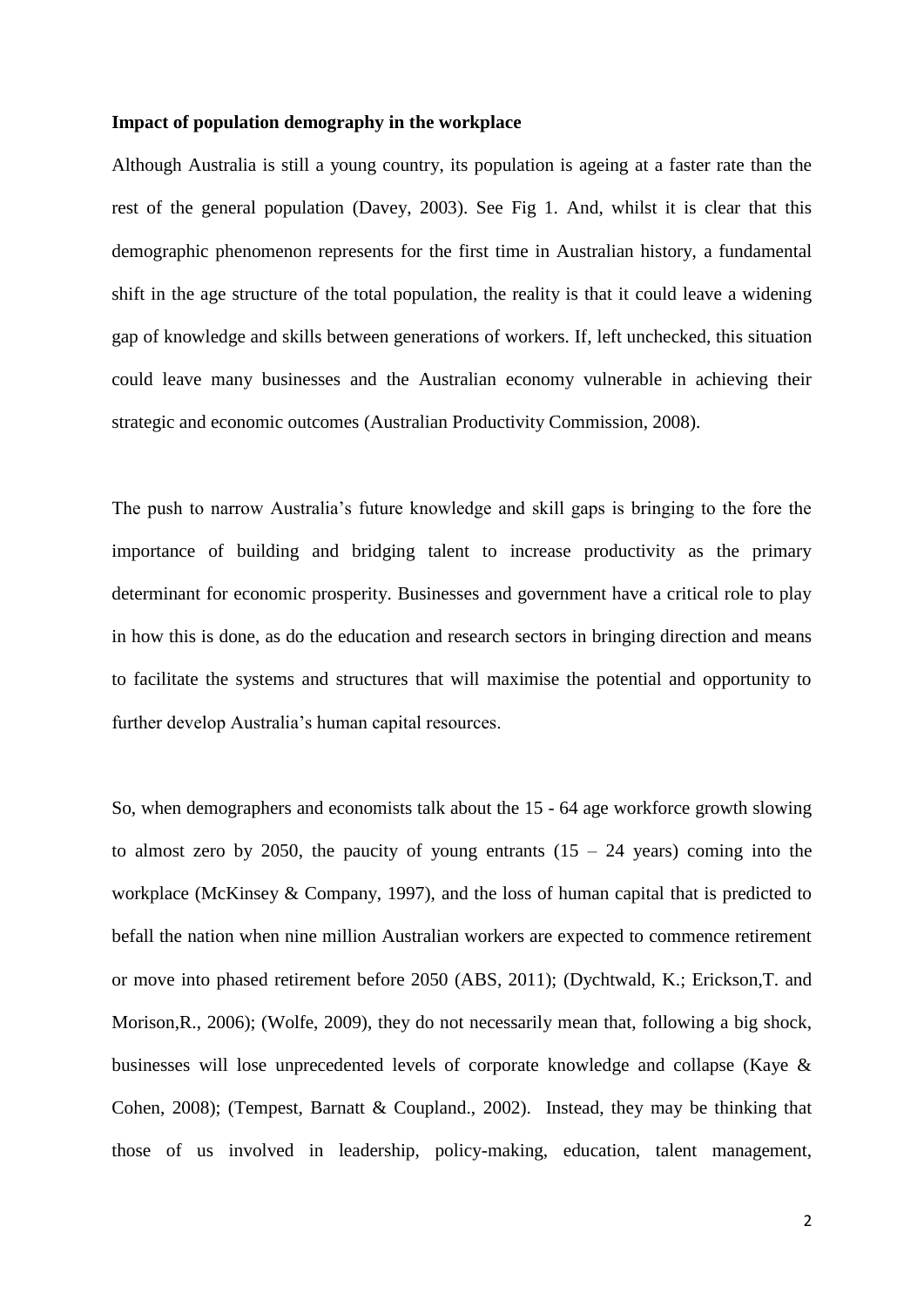organisational development and planning would do well to pay attention to the disquiet concerning how well we manage and develop 'talent' within the workplace and workforce as an investment to increase economic prosperity.

*Fig.1 Ref: 3101.0 - Australian Demographic Statistics, Australian Bureau of* **Statistics, June, 2012**



Keeping per capita, human capital both intact and sustainable will become a key issue for policy-makers and employers (Orzechowska-Fischer, E; Wei, A.H., 2007). Projections taken from the Australian Bureau of Census (ABS, 2012) show that almost ninety percent of the next decade's net increase in the working-age population will occur in the 55-64 age group, as will the average age of workers within the 15-64 age range. Furthermore, under Australia's new retirement legislation there will be a rise in those working aged 67 years and over (Commonwealth, Parliamentary Debates, House of Representatives, 2011). As a consequence, emerging skill gaps in terms of geography as well as particular industries and occupations is expected to occur (Productivity Commission, 2008). This brings into focus, those industry sectors that are most likely to be affected by the discrepancies between the profile of their workforce and their client/customer service base.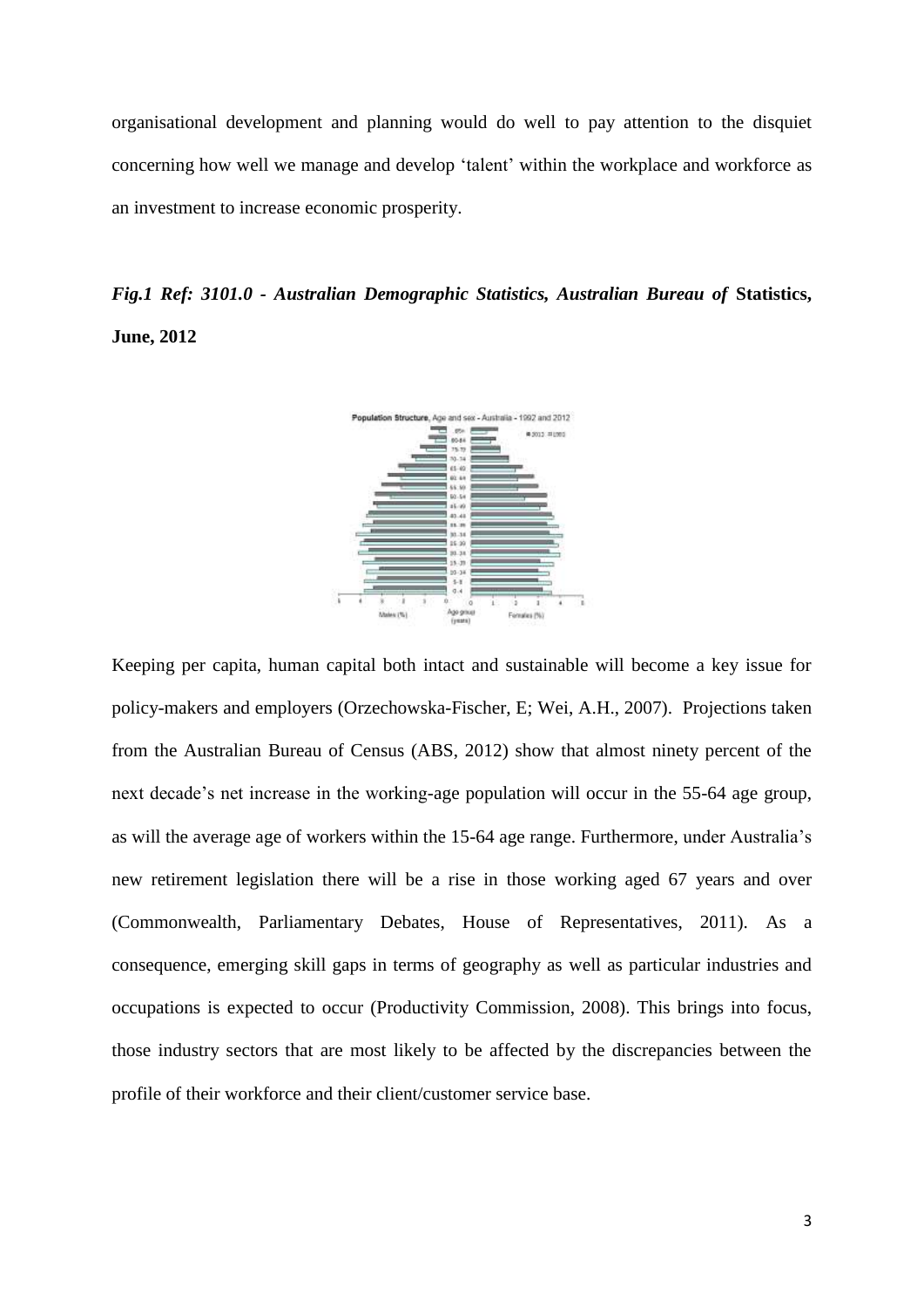For example, the number of young entrants aged 15-24 years coming into the workforce, and those born between 1965 and 1978 (Generation X), who by 2019, will be younger and occupying management and leadership roles with an average of nine years less experience than their previous generations (ABS, 2011). So, a thirty-year old person will not only need to be able to technically perform, but also be required to make sound decisions with the knowledge, judgement and experience of a forty-year old person. Other sectors where shortages of knowledge workers and skills have emerged and could intensify include, although are not limited to, those working in personal-services-oriented businesses, health, construction, education, finance, engineering and local government. According to the Australian Bureau of Standards (ABS, 2011) data projections, for every 110 health professionals who retire by 2050, there will be only 84 qualified people to replace them. This includes general practitioners, nurses, pharmacists, dieticians and engineers. In education, there will be only 73 qualified people available to fill every 107 jobs created by retirement, while 18 per cent of those employed in engineering are only a few years away from 'traditional retirement' or phasing their retirement (KPMG, 2010). As a consequence many businesses may find themselves carrying employees that are unable to perform in their current work, and be untrained for other future work responsibilities.

"Considerations will therefore need to be given to how organisations' recognise the serious implications that these shifts in the workplace suggest, otherwise we will be unable to build future capacity and fail as a knowledge nation." (John Howard, former Prime Minister of Australia).

These emerging trends place unprecedented value on 'knowledge' as the key driver for business success in the knowledge economy. However, policy and practice concerning how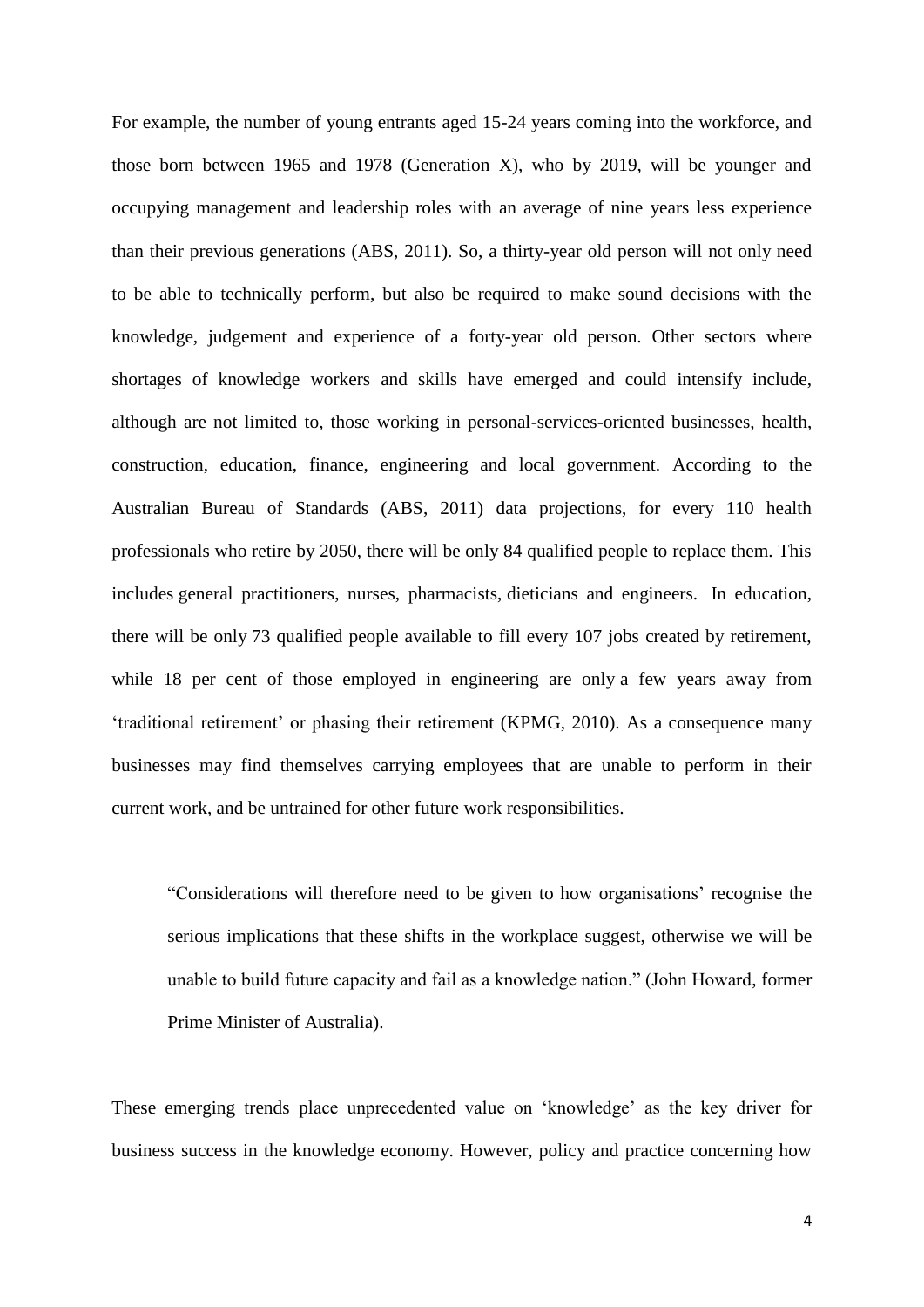employees' expertise and experience can be used as a 'differentiator' to achieve economic outcomes and competitive advantage is fragmented, piecemeal and reactive, leaving many employers exposed to the reliance on their 'internal systems'.

## **Attitudes**

Newell argues that it is not possible to develop a competitive advantage without consideration of human resources that form the core of a businesses' knowledge base (Newell et al. 2002). From an employers' perspective, the management of human resources, and in particular, their human capital, throws out particular challenges and opportunities for businesses. Among them are: the rapidly changing nature of work and the explosion of knowledge and systems for its storage, manipulation and distribution which means that both employers and employees are faced with continual requirements for skill maintenance and development. This raises questions about productivity and sustainability in a competitive and sustainable global environment which is constantly evolving, and requiring rapid adaptability, creativity and innovation.

Despite the gradual changes to the workforce that have been evolving since the 1960's, the belief that knowledge can be used as a differentiator for developing knowledge workers capabilities and talents has been less favourably received by employers as a high agenda item. (Ekamper et al., 2001).

Whilst their decisions are unclear, it does suggest that either many employers may still share an attitude that talent is plentiful and can be "bought" wherever and whenever it is needed (Manpower Group, 2012); have not adequately factored provision for these changes into their workforce development and talent management plans or been left mistaken in the belief that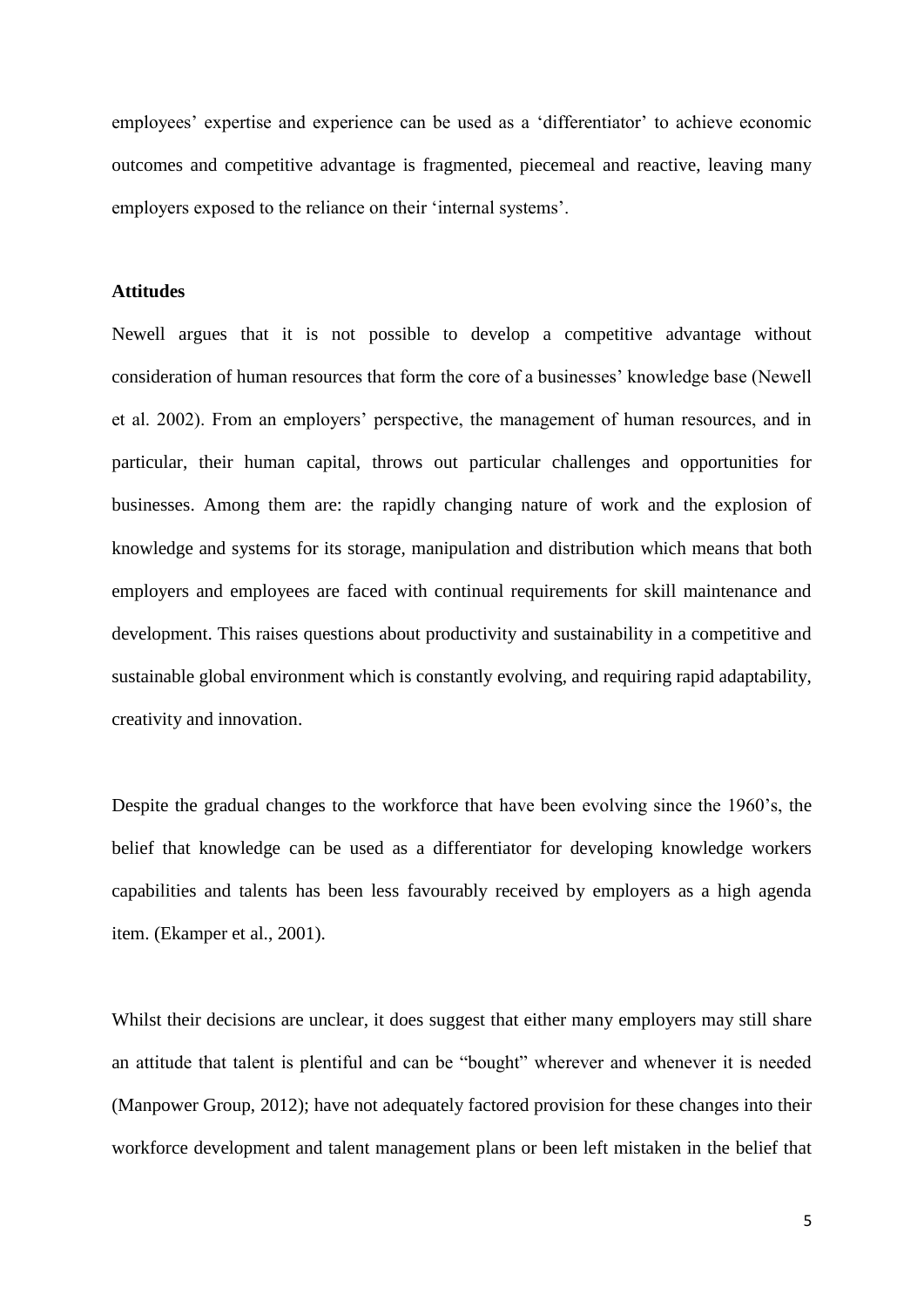these workforce issues can be addressed later in their long-term plans. This stance could be compared to the analogy of the frog, as illustrated in Peter Senge's 'The Fifth Discipline'.

We know from our organisational learning circles that the analogy of the boiled frog reminds us that if you put a frog into a pot of boiling water, it will leap out right away to escape the danger. But, if you put a frog in a pot that is filled with water that is cool and pleasant, and then you gradually heat the pot until the water starts boiling, the frog will not become aware of the threat, until it is too late to jump. These signals are early warning signs, and that one needs to wake up to the bigger picture, to the threats and opportunities we sense around us and not to remain too complacent. Whilst it, is somewhat gruesome, the lesson is clear. Many businesses' suffer from the same plight as the frog - their internal detection mechanisms are geared to respond to quick, dramatic changes in their environment, and not necessarily to the slow, more incremental, changes over time.

The continued importance of government action to strengthen the Australian knowledge economy takes nothing away from the urgency in which businesses ought to anticipate the profound talent strengths and weaknesses on their own practices and systems. And, while advanced strategic talent and knowledge management planning contribute towards improving a businesses' ability to discern the changes that are needed, an early intervention, in anticipation of the knowledge economy's challenges and opportunities, is an important means for building competitive and sustainable advantages, both nationally and globally.

However, while there is an apparent need to build improved leadership capability and support the implementation of improving talent gaps and skill shortages through practical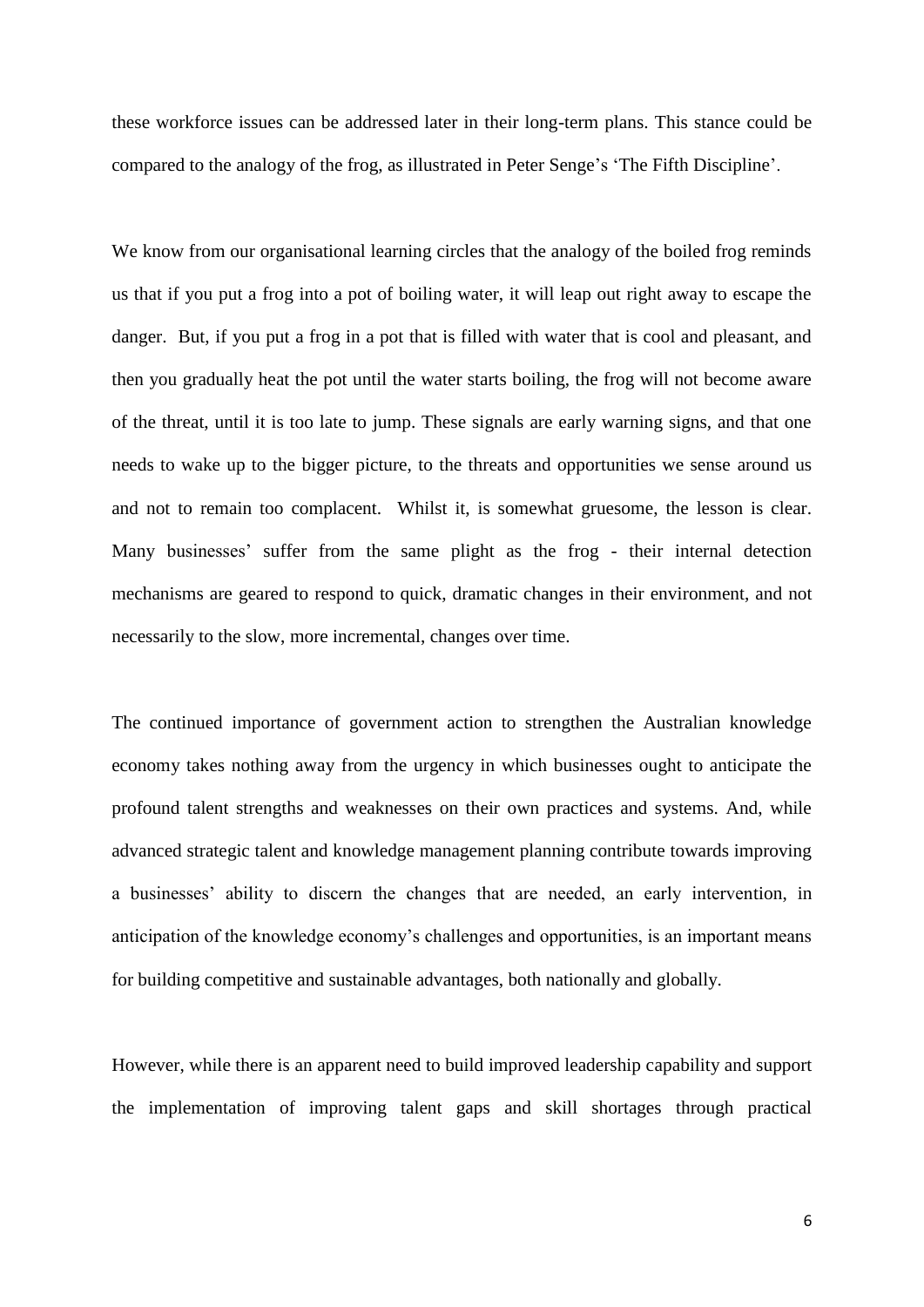interventions, many of these interventions have failed to produce significant outcomes (Productivity Commission, 2008).

Economists and organisational executives have, however, indicated that developing efficient approaches to service delivery, accelerating leadership development and education for the youth will not be enough to address the impacts of these potential knowledge and skill gaps. And, whilst these issues are complex and multi-faceted, it is also apparent that governments alone cannot unlock the skill potential at the individual or workplace level.

The Productivity Commission has made it clear that "immigration alone cannot resolve the loss of a skilled labour force, and that an increase in taxes is not sustainable." Instead, it points to "addressing the source of the challenge – sustaining and supporting workforce participation" (Productivity Commission, 2008). And, if we are to assume that Government and policy-makers' positions to immigration, superannuation and their continuance to require a large and youthful highly skilled workforce remain the same, then it is time to challenge all sorts of workplace practices (Ryan, 2011).

These sentiments suggest that there is a need for greater engagement and co-operation between governments, its agencies and across industry to alleviate the labour, and in particular, the widening competency gaps so that Australia can grow more innovatively and sustainably as a knowledge nation. However, possessing knowledge based resources alone, will not in itself achieve strategic advantage, nor will it necessarily move performance to peak levels. Instead, these resources must be managed and developed in ways that allow a business to leverage its knowledge strategically (DeNisi, Hitt and Jackson 2003).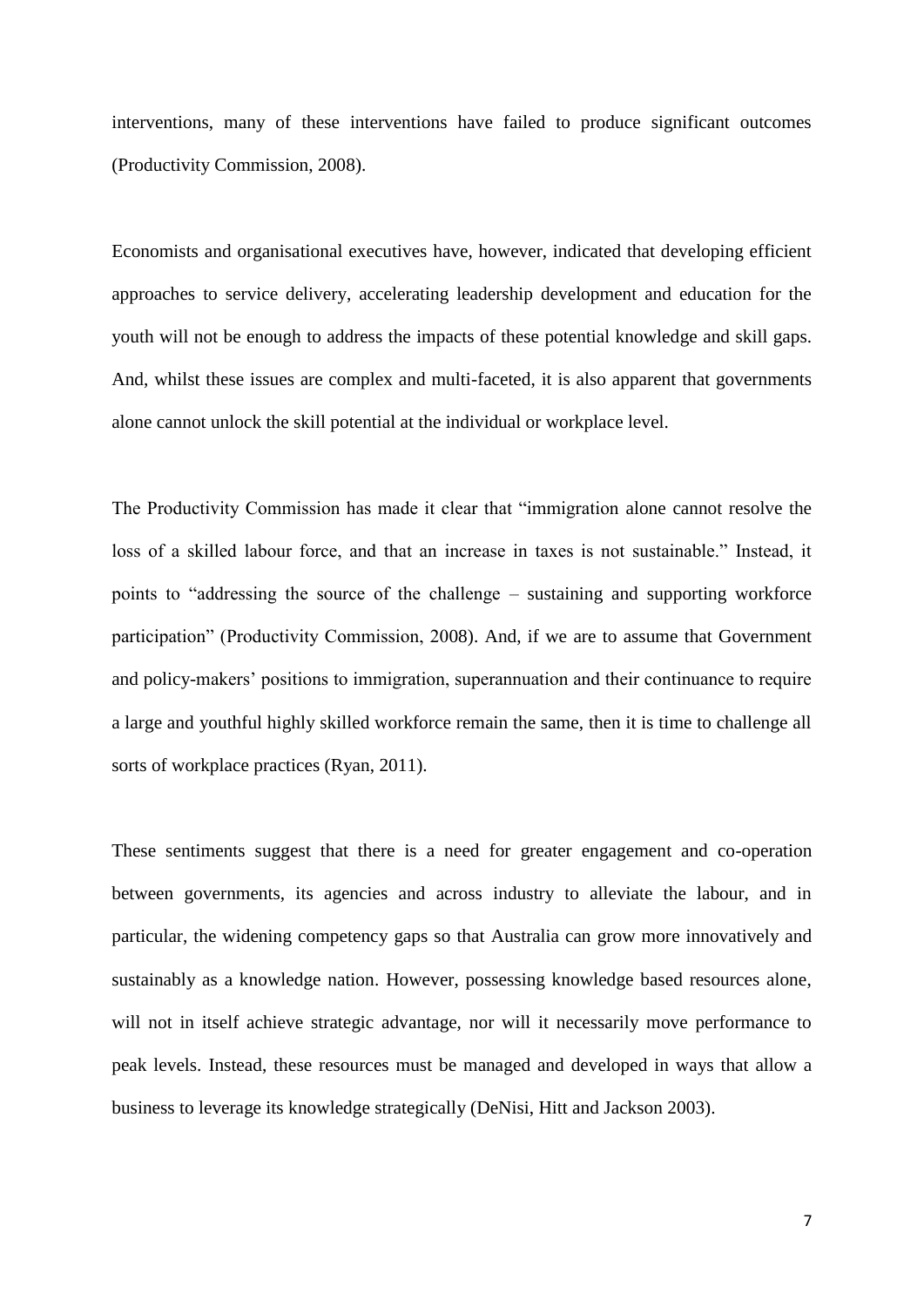'The challenge we have is how to craft complex ways of enhancing the capabilities of Australia's workforce into the future? Organisations' The Australian Vocational and Educational sector and societies' have work to be done and given workforces (both actual and potential) with which to do it' (South Australia Skills for the Future Inquiry, 2003).

## **Survival**

Other than the analogy of the frog, to survive in a knowledge economy, we need to also take lessons from the chameleon, which over time has learnt to survive through adaptation to the environment. We have learnt from economists, business analysts and educationalists that to remain competitive and productive, Australia will have to find new ways to develop the wisdom, experience and knowledge about their markets and customer/client relationships quickly. At the same time we have learnt that employers will need to find innovative ways to retain their best and brightest workers without compromising advancement opportunities for talented mature age, mid-career and younger workers (Productivity Commission, 2008). And, lessons learnt from the downsizing of organisations in the 1980's have taught us that managers will be required to contribute their knowledge, skills and wisdom into their team/s in addition to their current management roles.

Generation Y ("Milennials") are our next replacement workforce, though there are not enough of them to make up the coming shortfall (ABS, 2011) they are sometimes perceived as 'job hoppers'. They want help in developing their skillsets and thrive on learning new things on the job. We also know that it is inevitable that many mature age employees will at some time commence large scale retirements, while others will continue tapering their retirement, whether by choice, necessity or capability. And we also know that organisations that let these employees go before their knowledge is put into institutional memory are at risk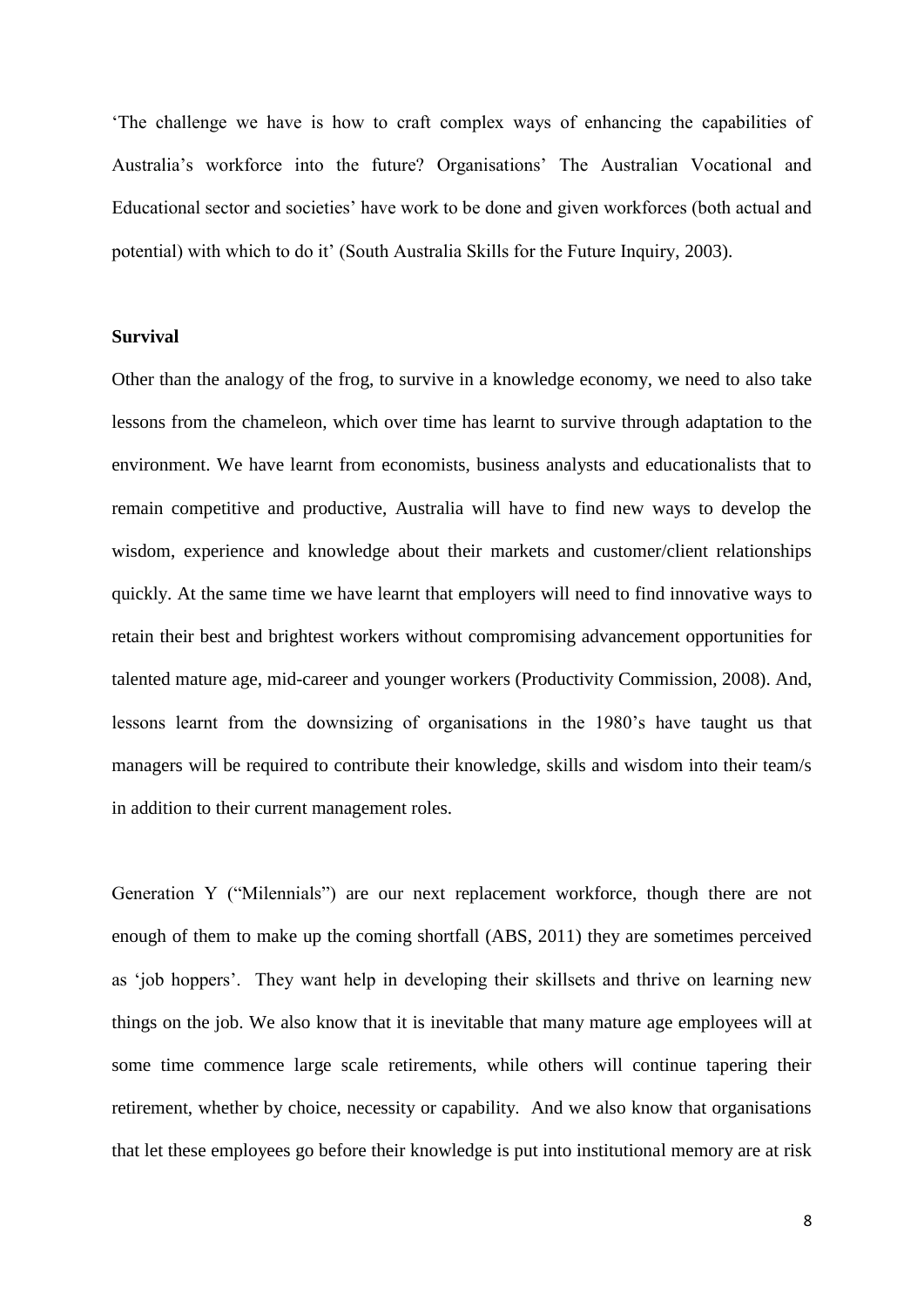of losing vital information and competitive advantage (De Long, 2004). This could be a big game changer for the Australian economy if the 'knowledge baton' is not passed on quickly.

Whilst age and tenure are not necessarily the determining factors for improving productivity among 'knowledge workers' (The Economist, 2006), there is growing organisational dependence, albeit it small, on the contributory knowledge value that 'older workers' bring to the workplace and society (Loretta and White 2006); (Cabinet Office, 2000). The knowledge management literature recommends involving older, experienced workers in knowledge sharing initiatives as one way of avoiding potential knowledge loss (Beazley et al., 2002); (DeLong, 2004).

Keeping mature age employees active need not reduce opportunities for the young — there is a flip-side: in organisations (and economies) where the skills of the young and the mature age complement each other, larger numbers of mature age employees will make younger employees all the more valuable. However, making use of mature age employees' aptitudes and competencies as an asset to an organisation, is a perception, and far from universal (Thijssen and Rocco, 2010), while the lack of investment in mature age employees is minimal (Greller and Simpson, 1999), (Tansley *et al*., 2007) and their contributions are often overlooked and undervalued (AHRI, 2012).

#### **Initial Findings**

Managing this dyad, is a complex persona. Early evidence to this study has revealed close conformance with recommended literature prescriptions within some industry sectors, and significant variation at other stages, with strategies applied being broad and general, rather than risk specific. Both tacit and explicit knowledge was revealed throughout these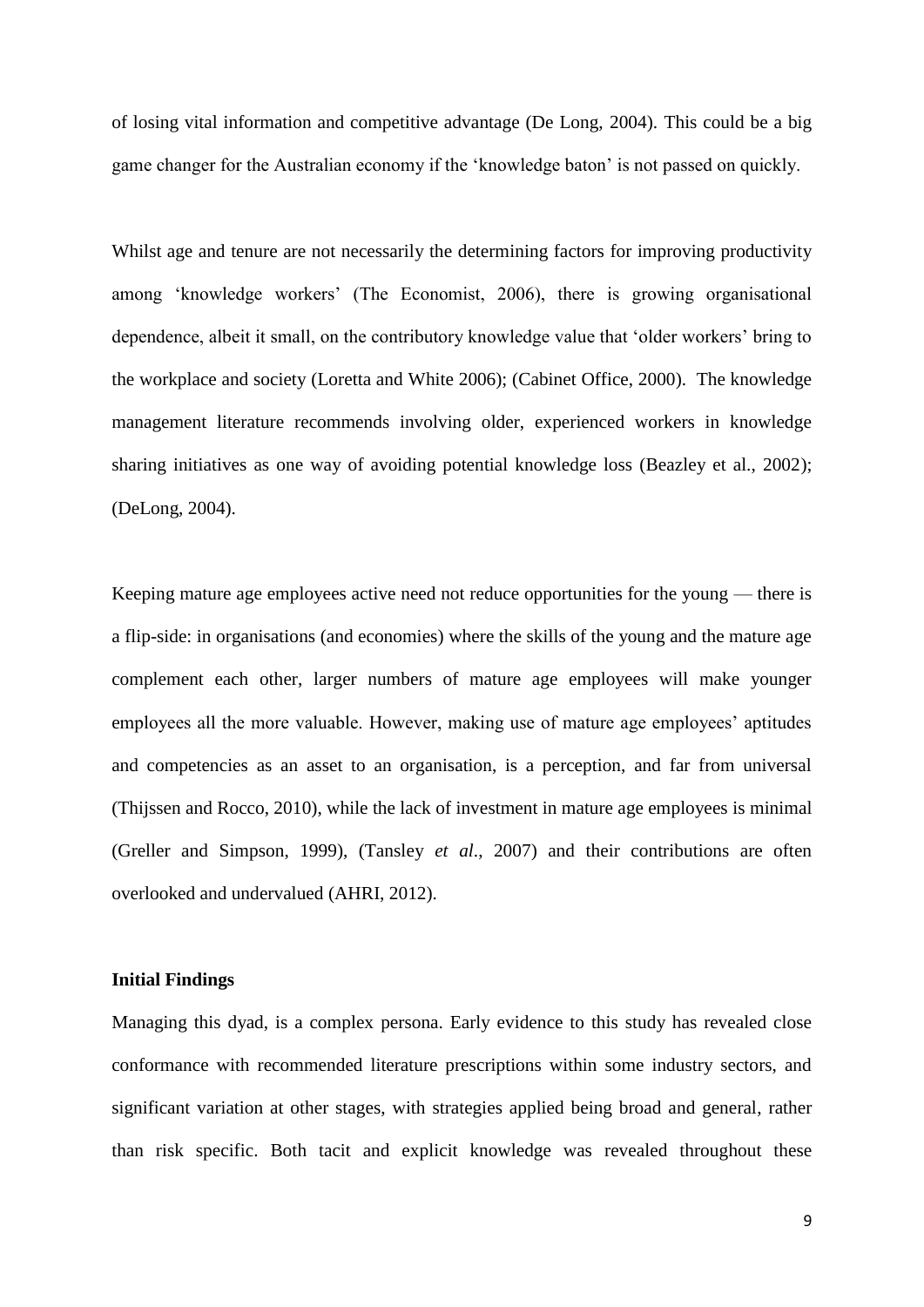investigations in the variances observed between prescribed and actual practice. Furthermore, the findings identified a disconnection of practices between employers, employees and their senior executives in how their knowledge is integrated and extracted from knowledge management systems. In addition, several gaps between theory and practice were highlighted. In these areas, the predominant theoretical approaches prescribed in literature do not adequately describe the more complex realities of practices occurring in a number of different industry settings.

Businesses' characterised by slow changes and adaptability are vulnerable to failures. Such failures result from the gaps between the input resources and the business performance outcomes, and the gaps between the value these businesses' create and the value demanded by changing market conditions, consumer preferences, competitive offerings, and changing business models and industry structures. Knowledge management systems are often defined in terms of inputs such as data, information technology, best practices, etc. which by themselves may inadequately explain business performance outcomes. Also, the usefulness of such inputs and how they are strategically deployed are important issues, often left unquestioned as 'expected' performance outcomes are achieved. But, all too often, the value of such performance outcomes gets eroded by the dynamic shifts in the demography of business environments and leadership.

Through this research, employers and policy-makers are provided with an insight into the importance of managing and developing their human capital. At a global level there is potential for the findings of this study to inform emerging economies with caution in how to overcome the pitfalls of an ageing and contracting workforce.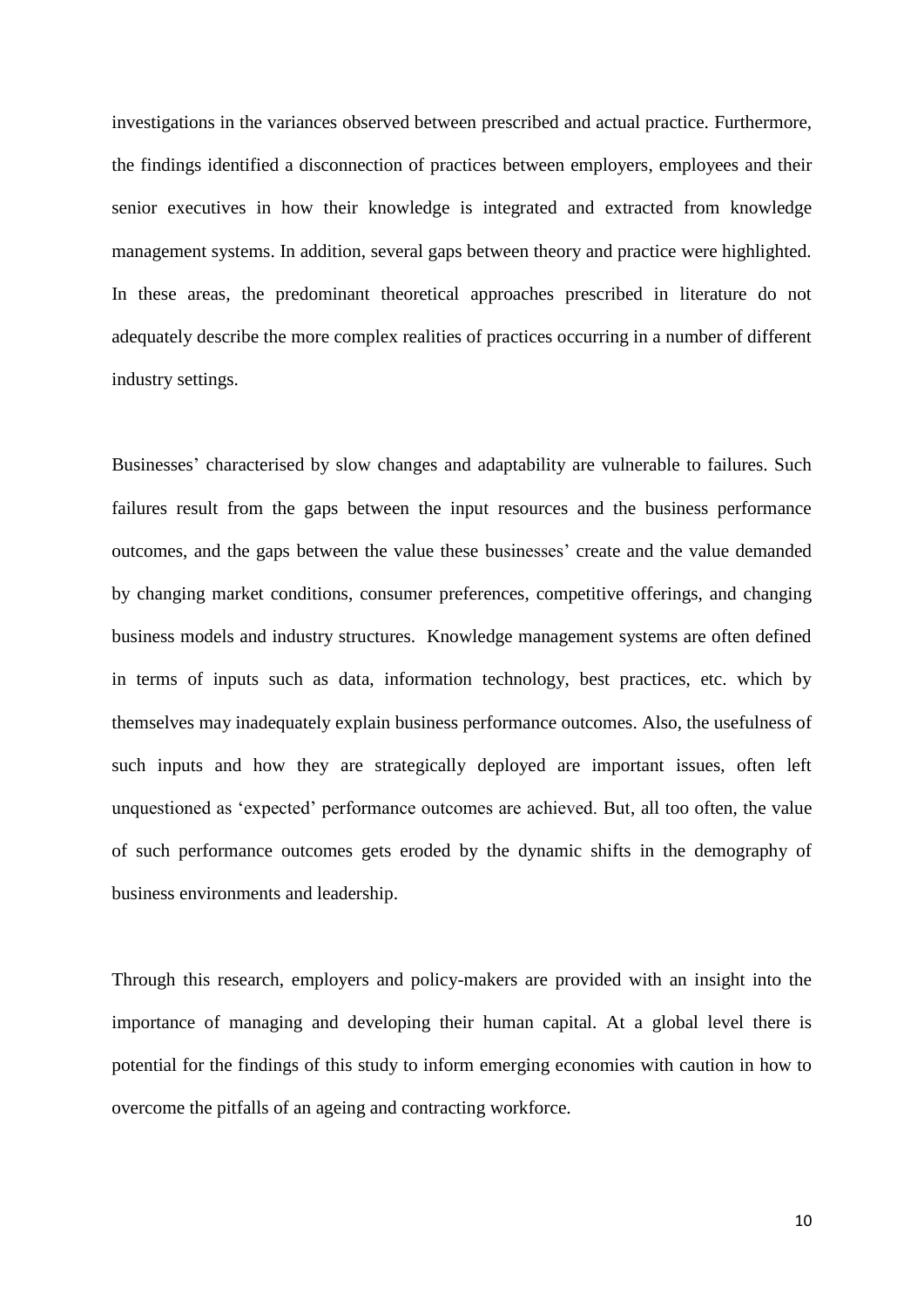Educationalists, employers, policy-makers and organisational talent planners may use the research findings as an insight to progress and evaluate their measures, strategies and behaviours for their enhancing human capital capabilities. It is also envisaged that the resulting analysis will enable many employers, policy-makers and educationalists find the precedents and learn lessons as new knowledge from these research findings Moreover, the knowledge-based approach sheds new light on current organisational practices in real time and the findings demonstrate far reaching implications for management, knowledge risk management and leadership practices.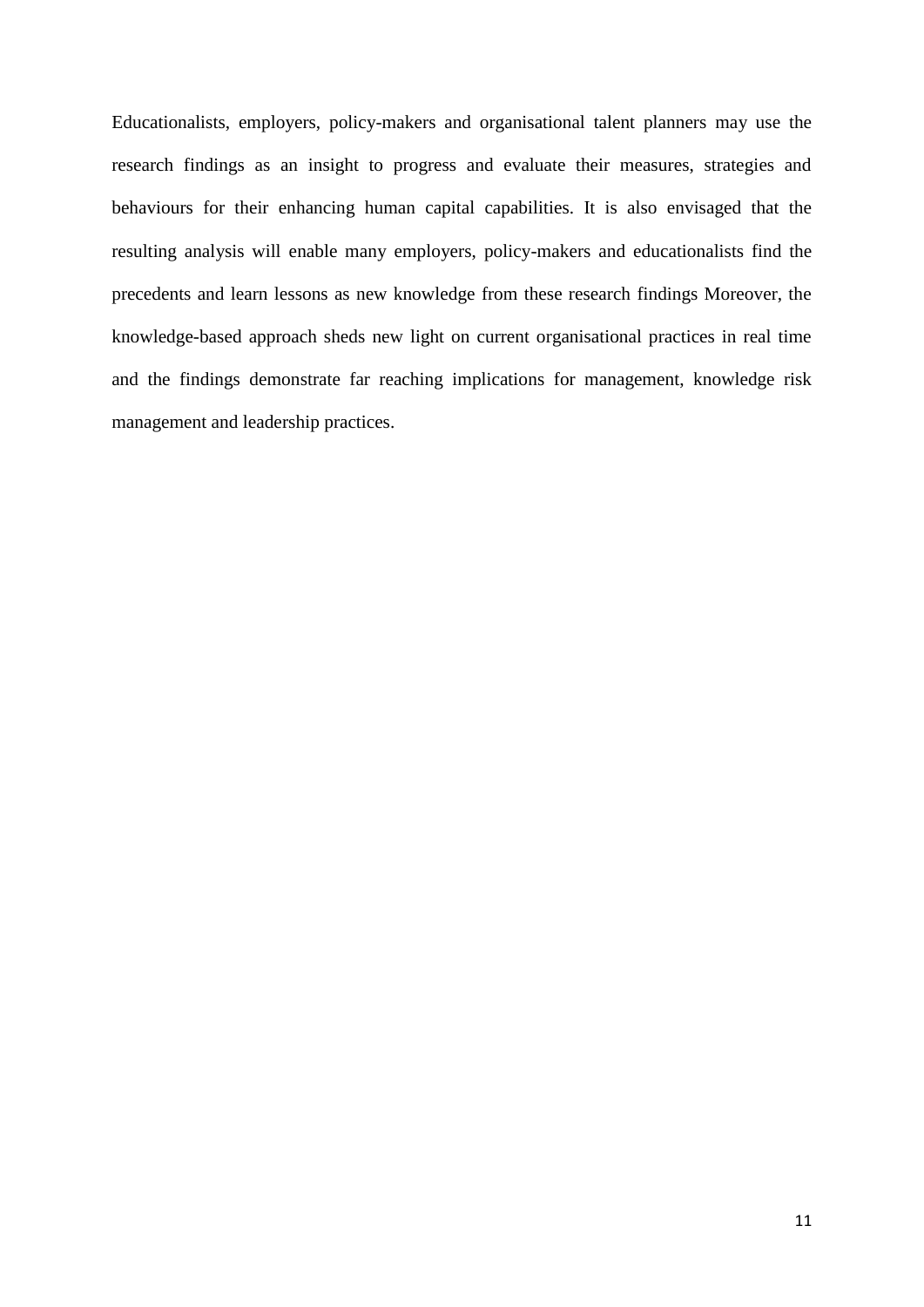# **References**

Australian Bureau of Census:<http://www.abs.gov.au/ausstats/abs@.nsf/mf/6202.0>

Australian Bureau of Statistics (2010) (Labour Force Survey 1980-2010 Australian Social Trends September, 2010, Older people and the labour market, Catalogue No. 4102.0, Commonwealth of Australia. Accessed by: www.abs.gov.au/socialtrends, September, 2010.

Australian Bureau of Statistics, (June, 2012) Ref: 3101.0 - Australian Demographic Statistics,

Australian Bureau of Statistics. 4125.0 - Gender Indicators, Australia, Jan 2012 Previous ISSUE Released at 11:30 AM (CANBERRA TIME) 07/02/2012

Australian Government, Productivity Commission, Raising Labour Force Participation: Issues and Challenges Media release (2008) This media release was issued with the Commission's [Annual Report 2006-07](http://www.pc.gov.au/annual-reports/annualreport0607) on 21 February 2008.

Australian Human Resources Institute. Mature Age Worforce Participation 2012. HR Pulse Survey Report, March 2012.

Beazley,H.; Boenisch, J. and Harden, J. (2002) Continuity Management: Preserving Corporate Knowledge and Productivity When Employees Leave. Keep knowledge from walking out the door when employees leave. John Wiley & Sons.

Cabinet Office (2000), Winning the Generation Game – Improving opportunities for people aged 50-65 in work and community activity, Performance and Innovation Unit Report.

Commonwealth, Parliamentary Debates, House of Representatives, 2 November 2011, pp. 6– 10 (The Hon Bill Shorten MP, Assistant Treasurer and Minister for Financial Services & Superannuation).

Davey, J. (2003), 'Human capital issues in an ageing workforce', Social Policy Journal of New Zealand, no.20, pp.156–172.

De Long, D.W. (2004). Lost Knowledge. Confronting The Threat Of An Ageing Workforce. Oxford: Oxford University Press.

De Nisi, A.S.; Hitt, M.A. and Jackson, S.E. (2003). Managing Knowledge for Sustained Competitive Advantage: Designing Strategies for Effective Human Resource Management. Jossey Bass, New York.

Dychtwald, K. Erickson,T and Morison, R. (2006) Workforce Crisis: How to beat the coming shortage of skills and talent.

Greller, M. and Simpson, P. (1999) 'In search of late career: review of contemporary social science research applicable to the understanding of late career', Human Resource Management Review, 9 (3), pp.309-347.

Kaye, B., and Cohen, J. (2008). Safeguarding the intellectual capital of baby boomers. T&D,  $62(4)$ ,  $30 - 33$ .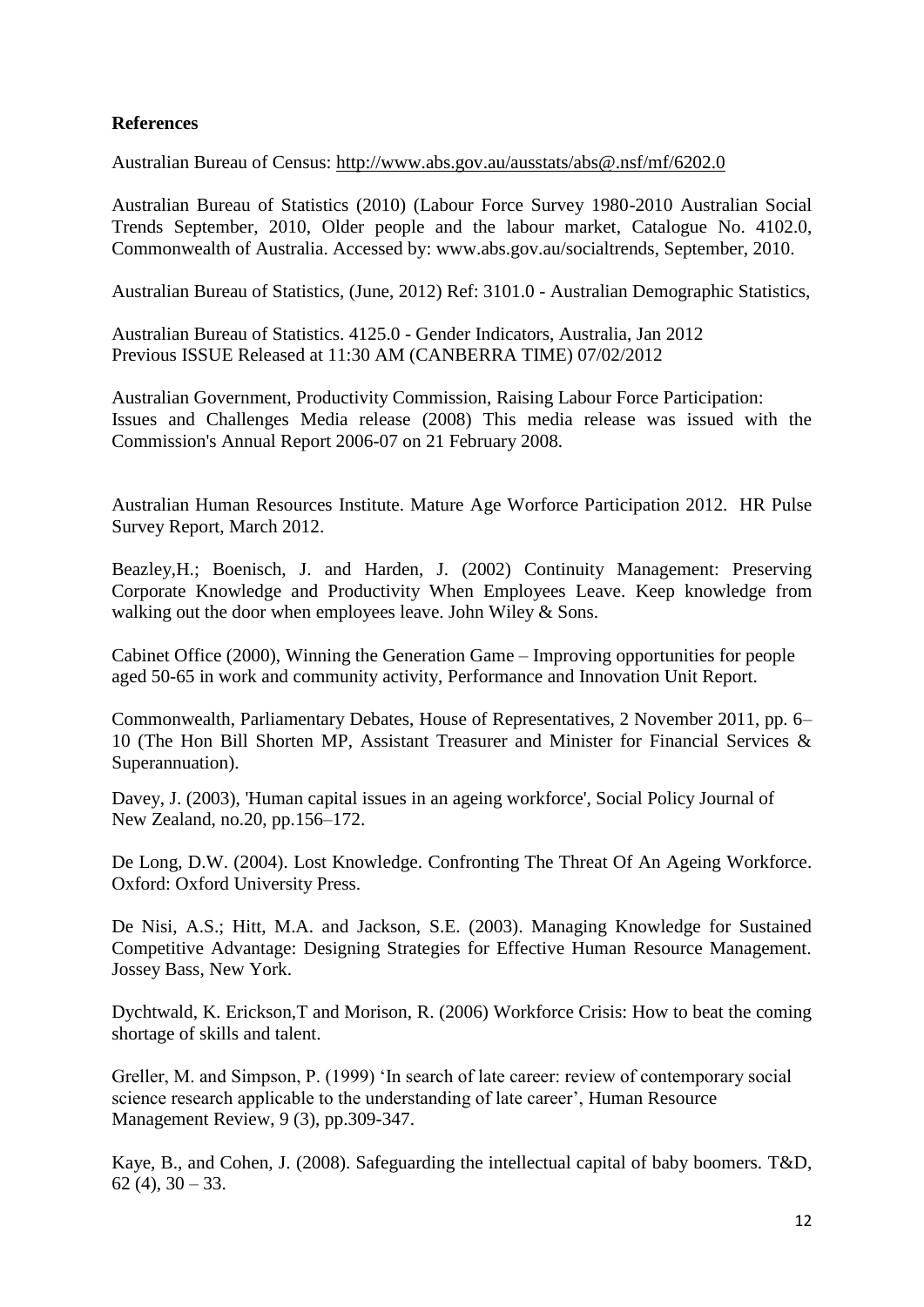KPMG Report on changes in occupations. (2010) by Bernard Salt.

Loretta, W. and White, P., (2006) 'Employers' attitudes, practices and policies towards older workers', Human Resource Management Journal, 16 (3) ,pp.313-330.

Manpower Group, 2012 Talent Shortage Survey Research Results Australia and New Zealand).

McKinsey & Company ( 2001) The War for Talent Organization and Leadership Practice

Newell, S.. et. al. (2002) "Managing knowledge work". – New York: Palgrave Macmillan.

Orzechowska-Fischer, E.; Wei,A.H. (Research Paper Population Ageing and the Accumulation of Human Capital in Australia, (1981–2001) Australian Social Policy Conference, 11–13 July 2007, Sydney, ABS, 13 Sept, 2007).

Ryan, S.D, Prybutok, V.R (2001). Factors affecting the adoption of knowledge management technologies: A Discriminative Approach. J. Comput. Inf. Syst., 41(4): 31-37.

Rocco, T. and Thijssen, J. (2006) Older Workers, New Directions- employment and development in an ageing labour market, Center for Labor Research and Studies, Miami: Florida International University.

Senge, P. (1994) The Fifth Discipline Fieldbook: Strategies and Tools for Building a Learning Organization Doubleday/Currency New York.

Slagter, F. (2007) Knowledge management among the older workforce. Journal of Knowledge Management (Vol. 11 no. 4, pp. 82-96), Emerald Group Publishing Limited, Issn 1367-3270 doi 10.1108/13673270710762738.

Skills Australia submission to the Senate Education, Employment and Workplace Relations Committees (2012):Inquiry into the shortage of engineering and related employment skills March 2012.

Skills for the future ministerial inquiry: high performance work practices [South Australia.](http://www.voced.edu.au/search/apachesolr_search/?filters=all_corpauthors%3A%22South+Australia.+Skills+for+the+Future+Inquiry%22)  [Skills for the Future Inquiry](http://www.voced.edu.au/search/apachesolr_search/?filters=all_corpauthors%3A%22South+Australia.+Skills+for+the+Future+Inquiry%22)[,Flinders University. National Institute of Labour Studies \(NILS\)](http://www.voced.edu.au/search/apachesolr_search/?filters=all_corpauthors%3A%22Flinders+University.+National+Institute+of+Labour+Studies+%28NILS%29%22) Tansley, C., Turner, P., Foster, C., Harris, L. and Stewart, J. (2007) Talent: strategy, management, measurement, London: Chartered Institute for Personnel and Development.

Tempest, S.; Barnatt, C.; Coupland, C. (2002)., "Grey Advantage: New Strategies For The Old", Long Range Planning, Vol. 35 (5), pp. 475-492.

The Economist (Jan 26, 2013). European DemographyWorking-Age Shift: Growth will suffer as workers dwindle.

Tolkien, J.R.R. (1981). Lord of The Rings: The Art of Fellowship of the Ring. Volume 1 Intro. Oxford University Press.